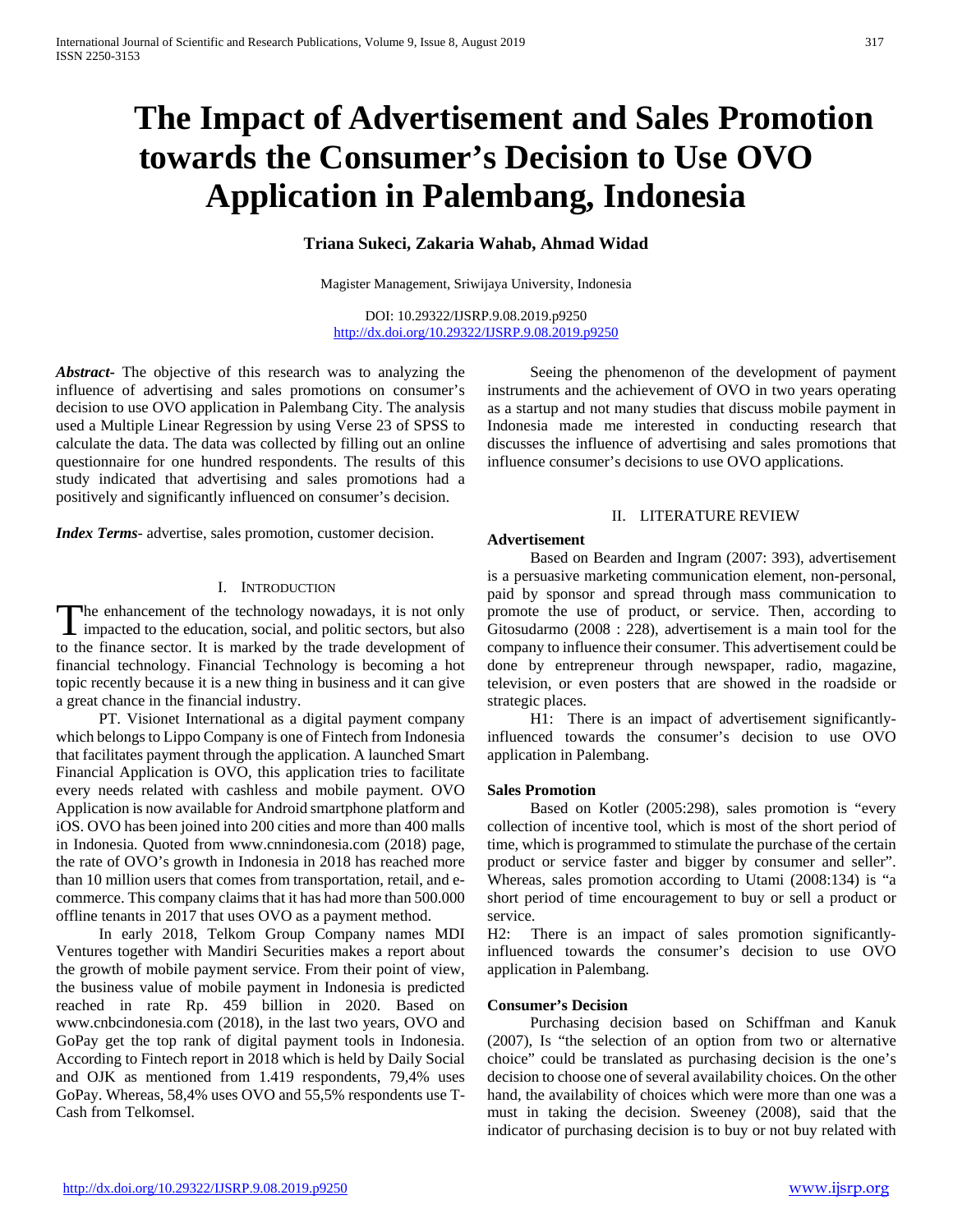the conviction in purchasing and would not expect any problem where it was found a hope that was not getting any trouble or risk.

## III. CONCEPTUAL FRAMEWORK



Fig-1 Conceptual Framework

## IV. RESEARCH METHODOLOGY

 Technic of data collection was using online questionnaire which was collected from more than 100 respondents who have used OVO Application and located in Palembang. The online questionnaire was divided into three sections. Firstly, filtering the respondents based on the above requirements. Secondly, collecting the respondents' identity. At last, collecting the idea of respondents about independent variable (advertisement and sales promotion) and dependent variable (consumer decision). Every question is valued in the Likert's scale of 6 points. The data was analyzed through the multiple linear regression by using verse 23 of SPSS.

## V. RESULT

#### **Validity Test**

 Based on the above instrument validity test table research, it could be seen that the rvalue on the table is having a bigger value than the rtable. It is 0,3610.

## **Table-1 Validity Test Result**

| Variable                  | <b>State</b><br>ment | <b>T</b> table | $\mathbf{R}_{\text{test}}$ | <b>Result</b> |
|---------------------------|----------------------|----------------|----------------------------|---------------|
|                           | 1                    | 0.3610         | 0,618                      | Valid         |
| Advertise                 | 2                    | 0.3610         | 0,711                      | Valid         |
| $ment(X_1)$               | 3                    | 0.3610         | 0,728                      | Valid         |
|                           | 4                    | 0,3610         | 0,588                      | Valid         |
|                           | 1                    | 0.3610         | 0,843                      | Valid         |
| <b>Sales</b><br>Promotion | 2                    | 0.3610         | 0,782                      | Valid         |
| $(X_2)$                   | 3                    | 0.3610         | 0,805                      | Valid         |
|                           | 4                    | 0.3610         | 0,823                      | Valid         |
| Consumer                  | 1                    | 0.3610         | 0,788                      | Valid         |
| 's                        | 2                    | 0.3610         | 0,779                      | Valid         |
| Decision                  | 3                    | 0.3610         | 0,728                      | Valid         |
| (Y)                       | 4                    | 0.3610         | 0,757                      | Valid         |

5 0,3610 0,781 Valid

Table.1 shows that all  $r_{\text{tests}}$  are bigger than  $r_{\text{table}}$ . It means that all indicators are valid as research instrument.

## **Reliability Test**

 The instruments are declared reliable if the Cronbach's Alpha value is bigger than 0,6.

**Table-2 Reliability Test Result**

| Variable                      | Cronbach's<br>Alpha | Criteria | <b>Result</b> |
|-------------------------------|---------------------|----------|---------------|
| Advertisement<br>$(X_1)$      | 0,855               | 0,6      | Reliable      |
| Sales<br>Promotion<br>$(X_2)$ | 0,963               | 0,6      | Reliable      |
| Consumer's<br>Decision $(Y)$  | 0,902               | 0.6      | Reliable      |

Alpha is bigger than 0,6. It means that all variable indicators are reliable.

## **Respondent's Overview**

 The Information which is collected by gender, respondents' age, education, and profession.

## **Table-3 Respondent's Distribution Identity**

| Age                | Frequency        | $\frac{0}{0}$  |  |
|--------------------|------------------|----------------|--|
| 17 - 20 Years      | 6                | 6              |  |
| 21 - 30 Years      | 63               | 63             |  |
| 31 - 40 Years      | 27               | 27             |  |
| 41 - 50 Years      | 4                | 4              |  |
| <b>Total</b>       | <b>100</b>       | 100            |  |
|                    |                  |                |  |
| Gender             | <b>Frequency</b> | (%)            |  |
| Male               | 53               | 53             |  |
| Female             | 47               | 47             |  |
| <b>Total</b>       | 100              | 100            |  |
|                    |                  |                |  |
| <b>Education</b>   | <b>Frequency</b> | $(\%)$         |  |
| Junior High School | 1                | 1              |  |
| Senior High School | 15               | 15             |  |
| Diploma            | 13               | 13             |  |
| <b>Bachelor</b>    | 69               | 69             |  |
| Graduate           | $\overline{2}$   | $\overline{2}$ |  |
| <b>Total</b>       | 100              | <b>100</b>     |  |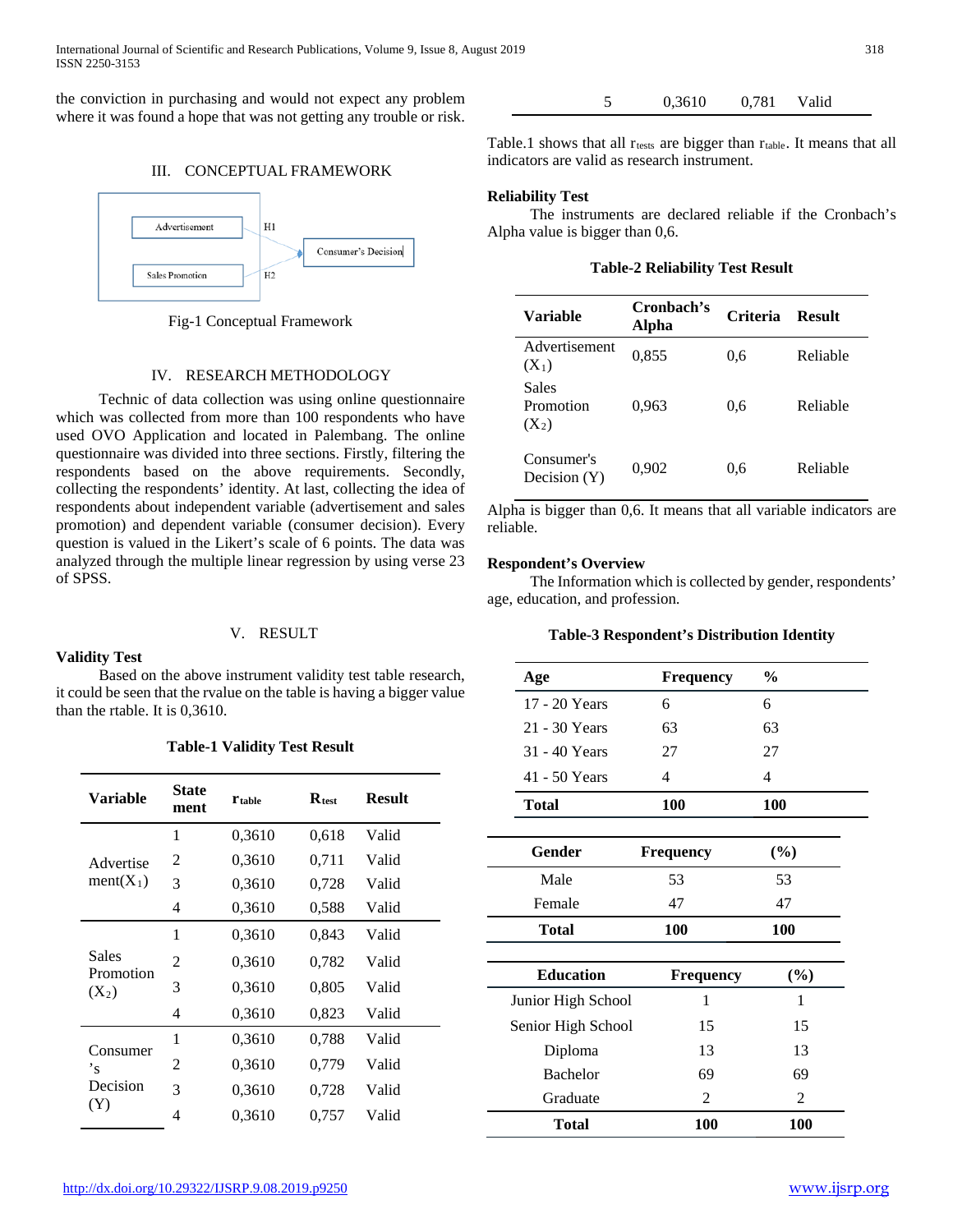| <b>Profession</b>                      | <b>Frequency</b> | (%)        |
|----------------------------------------|------------------|------------|
| Student                                | 10               | 10         |
| Entrepreneur                           | 11               | 11         |
| Civil<br>Servant/TNI/Police<br>Officer | 7                | 7          |
| <b>BUMN</b> Employee                   | 10               | 10         |
| Private Employee                       | 55               | 55         |
| Housewives                             | 7                | 7          |
| <b>Total</b>                           | 100              | <b>100</b> |

**Multiple Linear Regression Analysis**

## **F-Test (Simultaneous)**

 Multiple linear regression is used to explain the relation among variables that were tested. The regression equation can be seen as following:

## **Y = 4,432 + 0,402X1 + 0,625X2**

The equation can be detailed as below:

- The constant  $(\alpha)$  is 4,432, it shows that if the variables of advertisement and sales promotion are 0, then the consumer's decision is 4,432.
- The coefficient of regression  $(\beta)$  advertisement is 0,402, it shows by adding one unit of advertisement, then

it would be increased consumer's decision of 0,402.

Regression coefficient  $(\beta)$  sales promotion is 0,625, it shows that by adding one unit of sales promotion, then it would be increased consumer's decison of 0,625.

#### **Table-4 ANNOVA Output ANOVAa**

|       | AIW VA     |                |     |             |        |                   |  |
|-------|------------|----------------|-----|-------------|--------|-------------------|--|
| Model |            | Sum of Squares | df  | Mean Square |        | Sig.              |  |
|       | Regression | 749.861        |     | 374.931     | 88.719 | .000 <sup>b</sup> |  |
|       | Residual   | 409.929        | IQ′ | 4.226       |        |                   |  |
|       | Total      | 159.790        | 99  |             |        |                   |  |

a. Dependent Variable: Consumer's Decision

b. Predictors: (Constant), Advertisement, Sales Promotion

According to Table-4, it could be seen that sig was  $< 0.05$  $(0,000 < 0,05)$ . It meant that Ha was accepted. Then, it could be

concluded that advertisement and sales promotion had significantly effected on consumer's decision.

## **t-Test (Partial)**

## **Table-5 Coefficients Output**

|                 | <b>Coeficientsa</b>         |            |                              |       |      |
|-----------------|-----------------------------|------------|------------------------------|-------|------|
| Variable        | Unstandardized Coefficients |            | Standardized<br>Coefficients |       | Sig. |
|                 | B                           | Std. Error | Beta                         |       |      |
| (Constant)      | 4.432                       | 1.530      |                              | 2.896 | .005 |
| Advertisement   | .402                        | .080       | .344                         | 5.048 | .000 |
| Sales Promotion | .625                        | .073       | .585                         | 8.597 | .000 |

a. Dependent Variable: CONSUMER'S DECISION

According to Table-5, it was described as following:

- The Sig of  $X_1$  0,000 < 0,05. It meant that Ha was accepted and  $H_0$  was rejected. Then, it could be summarized that advertisement has partially significance effected on consumer's decision.
- The Sig of  $X_2$  0,000 < 0,05. It meant that Ha was accepted and  $H_0$  was rejected. Then, it could be summarized that sales promotion has partially significance effected on consumer's decision.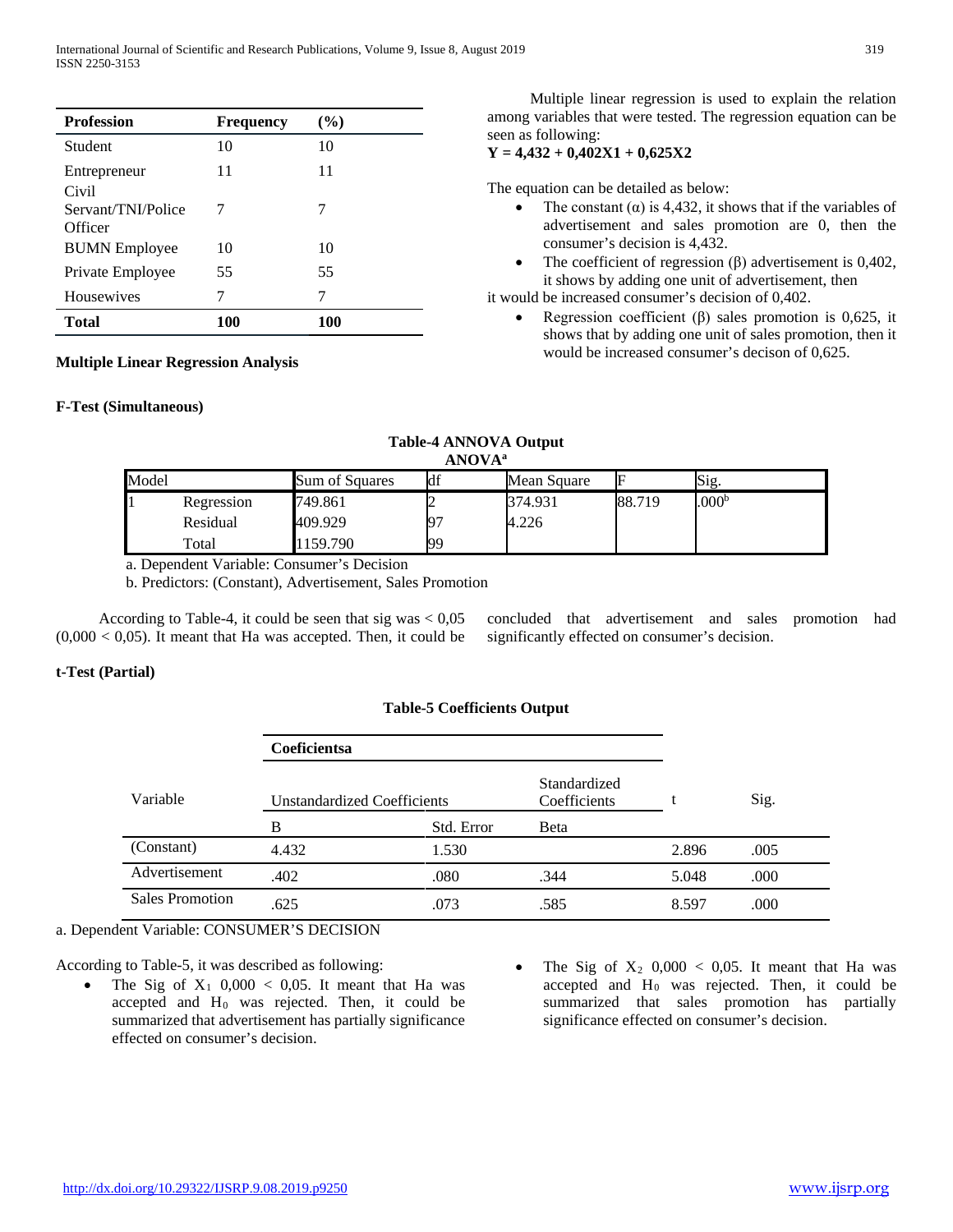#### **Coefficient Determination**

| Model Summary <sup>b</sup> |                     |          |                         |                               |  |  |
|----------------------------|---------------------|----------|-------------------------|-------------------------------|--|--|
| Model                      | R                   | R Square | Adjusted<br>Square<br>R | Std. Error of<br>the Estimate |  |  |
|                            | $.804^{\mathrm{a}}$ | .647     | .639                    | 205,574                       |  |  |
|                            |                     |          |                         |                               |  |  |

**Table-6 Model Summary Output**

a. Predictors: (Constant), ADVERTISEMENT, SALES PROMOTION

b. Dependent Variable: CONSUMER'S DECISION

According to Table-6, it could be seen that  $R^2$  was 0,639 and equal to 63,9%. It meant that the advertisement and sales promotion had significantly effected on consumer's decision was 63,9%. And the rest, 36,1%, was affected by other variables which was not included in this research.

#### VI. DISCUSSION

The advertisement has a significance  $0,000 < 0,05$  and regression coefficient is 0,402. Thus, advertisement has positively and significantly effected on consumer's decision. According to the research of Mohammad Pambudi Ary Wicaksono and Ni Ketut Seminari (2016), it shows that the advertisement has a significantly effected on consumer's decision.

 Sales promotion has significance 0,000 < 0,05 and regression coefficient is 0,625. Thus, sales promotion has positively and significantly effected on consumer's decision. Elisa dan Yusnizal Firdaus (2015) and Priccila Natalia dan Mumuh Mulyana (2010). Their research show that there are positive relationship between sales promotion and consumer's decision. The higher sales promotion, the higher consumer's decision.

#### VII. CONCLUSION

Based on the above result and discussion, it can be concluded as following:

- 1. Advertisement has positively and significantly effected on consumer's decision to use OVO application in Palembang, Indonesia.
- Sales promotion has positively and significantly effected on consumer's decision to use OVO application in Palembang, Indonesia.

#### VIII. RECOMMENDATION

 Based on above result and discussion, the recommendations are given as following:

#### **For company**

1. PT. Visionet International is suggested to improve the quality of OVO advertisement on social media, such as : youtube, twitter, and Instagram to embed the image of the company in consumer's mind

2. PT. Visionet International is suggested to give an interesting sales promotion to the OVO customers.

#### **For further researcher**

 Based on the conducted research, the influence of advertisement and sales promotion towards the consumer's decision to use OVO application in Palembang city was 63,9%, whereas the rest of 36,1% was influenced by another variable which was not researched in this research. Therefore, it is hoped to the next researcher could add another variable which was not analyzed in this research, like marketing mix strategy, satisfaction, and the attitude of OVO service application users.

#### **REFERENCES**

- [1] Anderson, D. R., Sweeney, D. J., & Williams, A. T. (2008). Statistic for and economics. Tenth edition. Ohio: South Western -Thomson Learning.
- [2] Arikunto, Suharsimi. 2010. Prosedur Penelitian Suatu pendekatan Praktek.
- [3] Jakarta: Rineka Cipta.
- [4] Basu Swastha. 2002. Manajemen Pemasaran. Edisi Kedua. Cetakan Kedelapan.
- [5] Jakarta: Penerbit Liberty.
- [6] Bearden, William O., Ingram, Thomas N., and LaForge, Raymond W, 2007.
- [7] Marketing Management: Knowledge and Skills, International Edition.
- [8] Buchari Alma, 2007. Manajemen Pemasaran dan Pemasaran Jasa. Edisi Revisi, Bandung : CV. Alfabeta
- [9] Carl, F. Mela, Sunil Gupta, Donald, R. Lehmann (May, 2007). The Long-Term Impact of Promotion and Iklan on Consumer Brand Choice.
- [10] Cristina Widya Utami, 2008. Manajemen Barang Dagangan dalam Bisnis Riteil. Publishing Bayumedia, Malang
- [11] Fandy, Tjiptono.2004. Manajemen Jasa. Edisi Pertama. Yogyakarta : Andi **Offset**
- [12] Griffin, W, Ricky dan Ronald J Ebert. 2002. Management, Erlangga, Jakarta.
- [13] Helga Drumond, 2003, Metode Penelitian Bisnis, Jilid I, Edisi kelima, Erlangga, Jakarta
- [14] Ibnu, Widiyanto, 2008. Pointers: Metodologi Penelitian. Semarang: BP Undip
- [15] Indriyo Gitosudarmo, 2008. Manajemen Pemasaran, edisi pertama, cetakan keempat, Penerbit : BPFE – Yogyakarta
- [16] Isabel Buil, Leslie de Chernatony, Eva Martínez (2011, August). Journal of Business Research : Examining the role of Iklan and Promosi Penjualans in brand equity creation.
- [17] Kotler, Philip dan AB. Susanto. 2001. Manajemen Pemasaran Indonesia . Buku 2.Salemba empat. Jakarta.